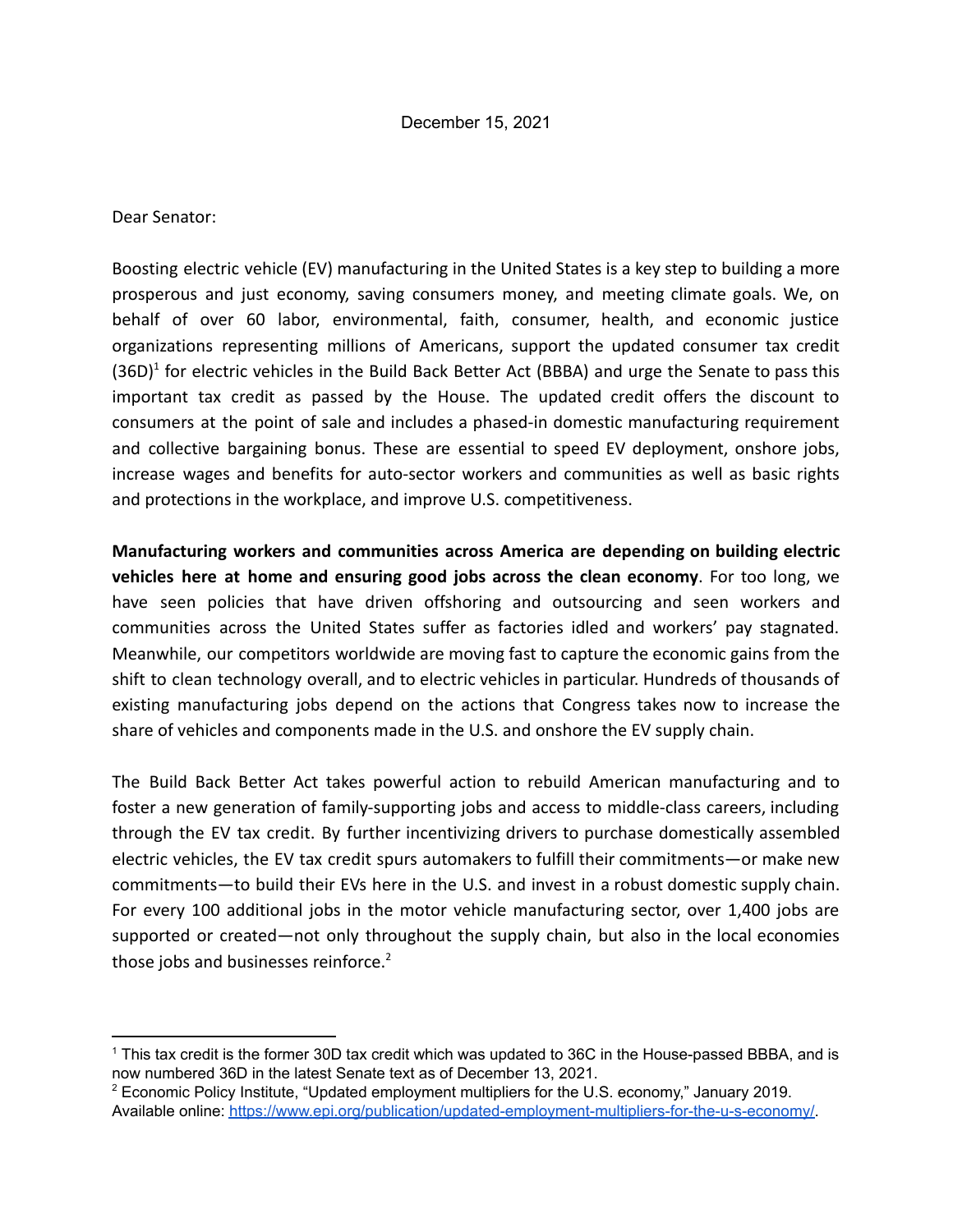**A successful transition to EVs must be accompanied by high labor standards.** The collective bargaining bonus in the BBBA acknowledges and rewards companies who invest more in workers, and spurs improvements in wages and working conditions that benefit union and non-union workers alike. On average, union workers earn higher wages with better benefits, including better health care coverage and more paid and sick leave than non-union workers. $3$ Where union density remains high, unionized workplaces set a high standard for wages and benefits, and non-union workplaces follow.<sup>4</sup> However, as unionization has dropped, so too have real wages across the auto sector—even as productivity has risen. That means hundreds of billions of dollars in losses in workers' paychecks and for the communities and local economies those wages support.<sup>5</sup> The high labor standards included in the BBBA will help reverse this trend by ensuring the creation of good, family-supporting jobs and incentivizing high-road employment practices, including respect for the right to organize.

**Investing in safe workplaces and family-sustaining jobs is an investment that pays dividends for all of America.** The House-passed EV tax incentive helps our economy and federal budget by supporting Americans' economic resilience and decreasing future pressures on last-resort social services, housing assistance, and economic relief programs because more households will have good jobs and savings to help them weather future economic downturns. Facilities with collective bargaining are safer places to work,<sup>6</sup> further delivering more value to workers' families, taxpayers, and the communities in which they live. Additionally, union workforces are more stable workforces that experience less turnover,<sup>7</sup> and therefore, the tax credit's collective bargaining bonus incentivizes the development of a resilient and robust EV supply chain supported by skilled workers.

**The union bonus in the 36D tax credit acknowledges and encourages all automakers who invest more in workers, and it spurs automakers not to discriminate against their U.S. workforce.** The updated base tax credit (up to \$7,500) makes the incentive easier for consumers to use and would be available to all automakers. No company gets fewer incentives because of

<sup>&</sup>lt;sup>3</sup> Bureau of Labor Statistics, Employee Benefits in the United States, March 2021, Available online: <https://www.bls.gov/news.release/pdf/ebs2.pdf>.

<sup>4</sup> Economic Policy Institute, Unions help reduce disparities and strengthen our democracy,

[https://www.epi.org/publication/unions-help-reduce-disparities-and-strengthen-our-democracy/,](https://www.epi.org/publication/unions-help-reduce-disparities-and-strengthen-our-democracy/) April 23, 2021.

<sup>5</sup> BGA Analysis based on Bureau of Labor Statistics Data.

 $6$  Economic Policy Institute, "Why unions are good for workers--especially in a crisis like COVID-19," August 2020. Available online:

[https://www.epi.org/publication/why-unions-are-good-for-workers-especially-in-a-crisis-like-covid-19-12-po](https://www.epi.org/publication/why-unions-are-good-for-workers-especially-in-a-crisis-like-covid-19-12-policies-that-would-boost-worker-rights-safety-and-wages/) [licies-that-would-boost-worker-rights-safety-and-wages/.](https://www.epi.org/publication/why-unions-are-good-for-workers-especially-in-a-crisis-like-covid-19-12-policies-that-would-boost-worker-rights-safety-and-wages/)

 $7$  Center for Equitable Growth, "Improving US labor standards and the quality of jobs to reduce the costs of employee turnover to US companies," December 2020. Available online:

[https://equitablegrowth.org/improving-u-s-labor-standards-and-the-quality-of-jobs-to-reduce-the-costs-of-e](https://equitablegrowth.org/improving-u-s-labor-standards-and-the-quality-of-jobs-to-reduce-the-costs-of-employee-turnover-to-u-s-companies/) [mployee-turnover-to-u-s-companies/](https://equitablegrowth.org/improving-u-s-labor-standards-and-the-quality-of-jobs-to-reduce-the-costs-of-employee-turnover-to-u-s-companies/).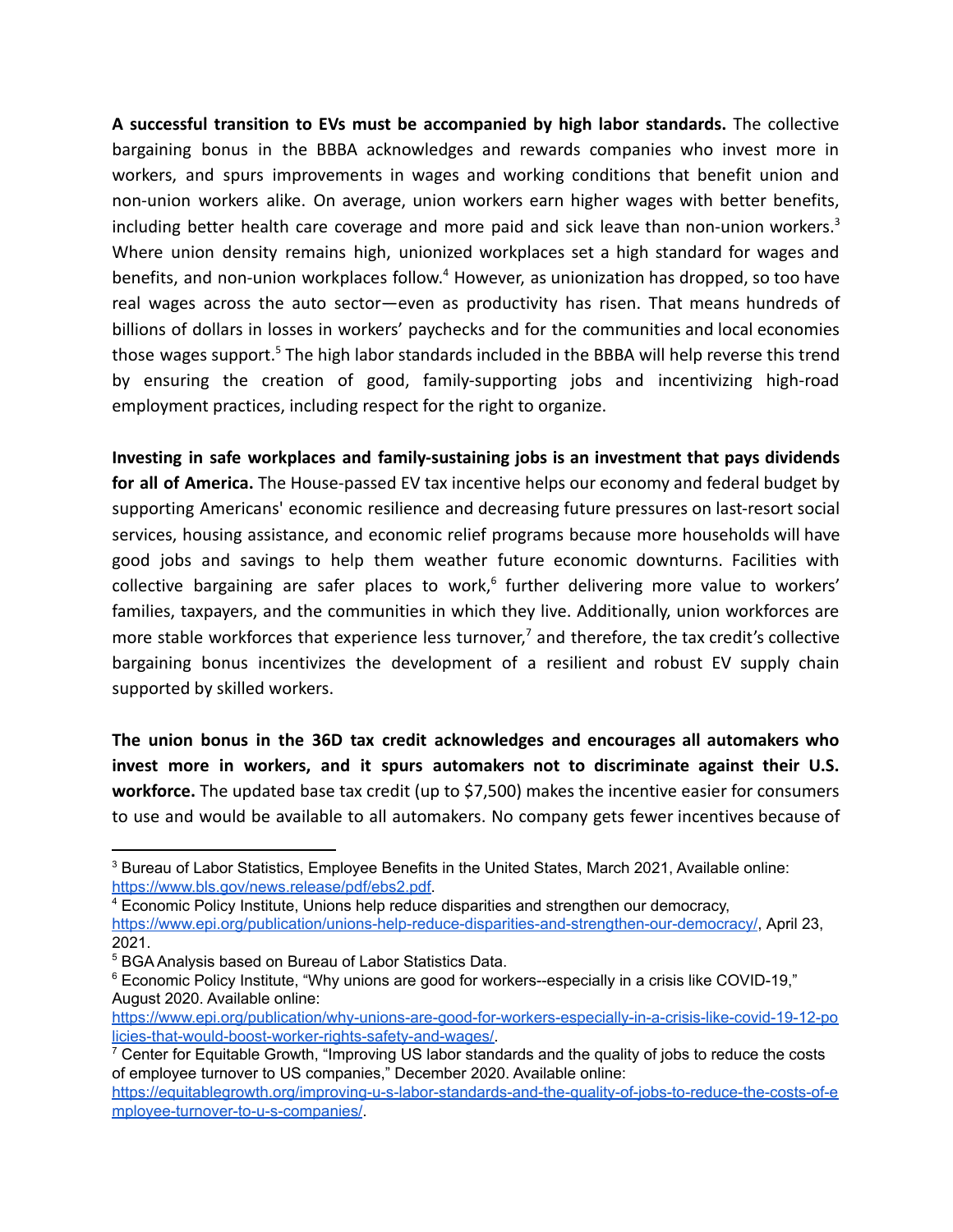the collective bargaining bonus—even non-union companies' vehicles remain eligible for incentives up to \$7,500—but the collective bargaining bonus rightly offsets the unfair advantage enjoyed by companies that have fought workers' efforts to join together by forming a union.

Global auto companies see union value in their home countries—just not in the United States. The vast majority of foreign-headquartered automakers operating in the U.S. have collective bargaining agreements with workers in their home markets and in most other countries where their vehicles are assembled, but choose to drop those protections for workers in the United States and oppose the collective bargaining bonus in the U.S. The collective bargaining bonus incentivizes automakers not to discriminate against their U.S.-based workers, but instead to provide high standards and benefits to their workers, no matter where those workers are located. The updated 36D credit as passed in the House will increase both the pace of EV deployment and help reverse the trend of decreasing worker pay and benefits in the automobile sector.

**The EV tax credit increases consumer choice and saves consumers money on their energy bills.** As soon as 2023, dozens of U.S.-assembled EVs will be available from both foreign and U.S.-headquartered automakers. Meanwhile, automakers have made tens of billions of dollars in global EV investment promises and are making choices now about where and how the vehicles of the next decade will be built. The 36D EV consumer tax credit, and its phased-in domestic assembly requirement, in particular, help signal to the world that the U.S. intends to be a leader in building and deploying cleaner vehicles while spurring automakers to make good on their commitments to invest in America and workers.

Once again consumers are taking notice of the volatility of gasoline prices, undermining recent gains in average wages compared to the cost of living. Electricity not only costs less per refill<sup>8</sup> but is also less subject to large price fluctuations.<sup>9</sup> A robust tax credit makes EVs available and affordable and helps get money-saving vehicles—with lower and less volatile fuel costs—into more consumers' hands. Combined with jobs that provide a better standard of living, EVs and domestic EV manufacturing can contribute to a better sense of economic security for many families.

In conclusion, we urge you to vote for the Build Back Better Act without changes to the 36D electric vehicle tax credit to increase domestic manufacturing and support family-sustaining jobs and resilient communities, which benefit all Americans.

<sup>&</sup>lt;sup>8</sup> Department of Energy "eGallon" Comparison Tool, Available at: <https://www.energy.gov/maps/egallon>.

<sup>&</sup>lt;sup>9</sup> Department of Energy Alternative Fuels Data Center, Available at: <https://afdc.energy.gov/fuels/prices.html>.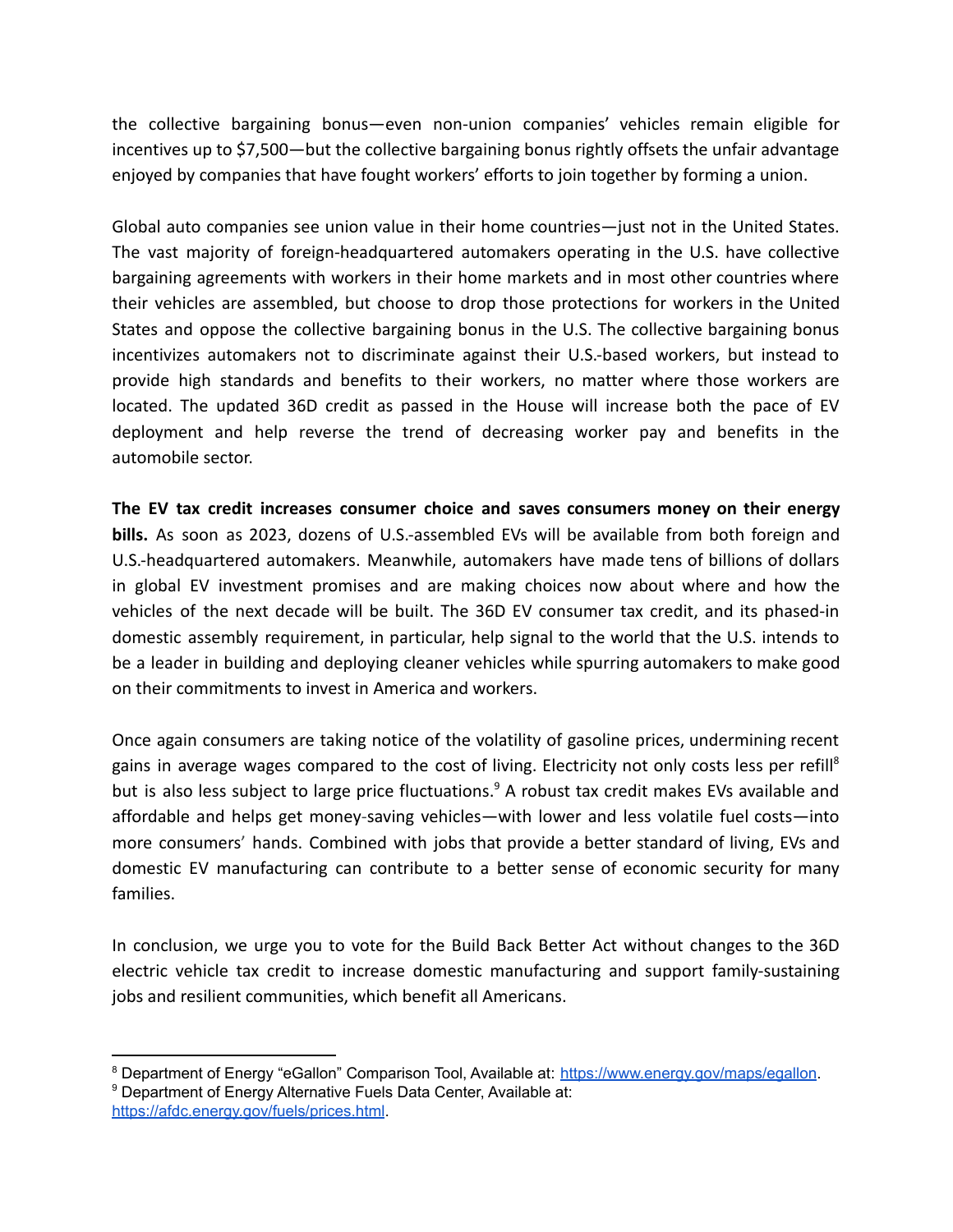## Sincerely,

- Actors' Equity Association
- American Federation of Government Employees (AFGE)
- American Federation of Labor and Congress of Industrial Organizations (AFL-CIO)
- Air Line Pilots Association, International (ALPA)
- Alliance for Retired Americans (ARA)
- American Federation of School Administrators (AFSA)
- American Federation of State, County and Municipal Employees (AFSCME)
- American Federation of Teachers (AFT)
- Asian Pacific American Labor Alliance, AFL-CIO (APALA)
- A. Philip Randolph Institute (APRI)
- American Postal Workers Union (APWU)
- Association Of Flight Attendants-CWA (AFA-CWA)
- Bakery, Confectionary, Tobacco Workers and Grain Millers' International Union (BCTGM)
- BlueGreen Alliance
- Brotherhood of Railroad Signalmen (BRS)
- California Electric Transportation Coalition (CalETC)
- CBTU Education Center
- Center for American Progress
- Center for Biological Diversity
- Communications Workers of America (CWA)
- Department for Professional Employees, AFL-CIO (DPE)
- Ecology Center
- Economic Policy Institute
- Electric Transportation Community Development Corporation (ET community)
- Environmental Defense Fund
- Evergreen Action
- Fresh Energy
- GreenLatinos
- Interfaith Power & Light
- International Association of Machinists (IAM)
- International Brotherhood of Boilermakers (IBB)
- International Federation of Professional and Technical Engineers (IFPTE)
- International Union, United Automobile, Aerospace & Agricultural Implement Workers of America (UAW)
- International Union of Painters and Allied Trades (IUPAT)
- Jobs to Move America
- Labor Council for Latin American Advancement (LCLAA)
- League of Conservation Voters (LCV)
- Memphis AFL-CIO Central Labor Council
- Metal Trades Department, AFL-CIO
- National Association of Letter Carriers (NALC)